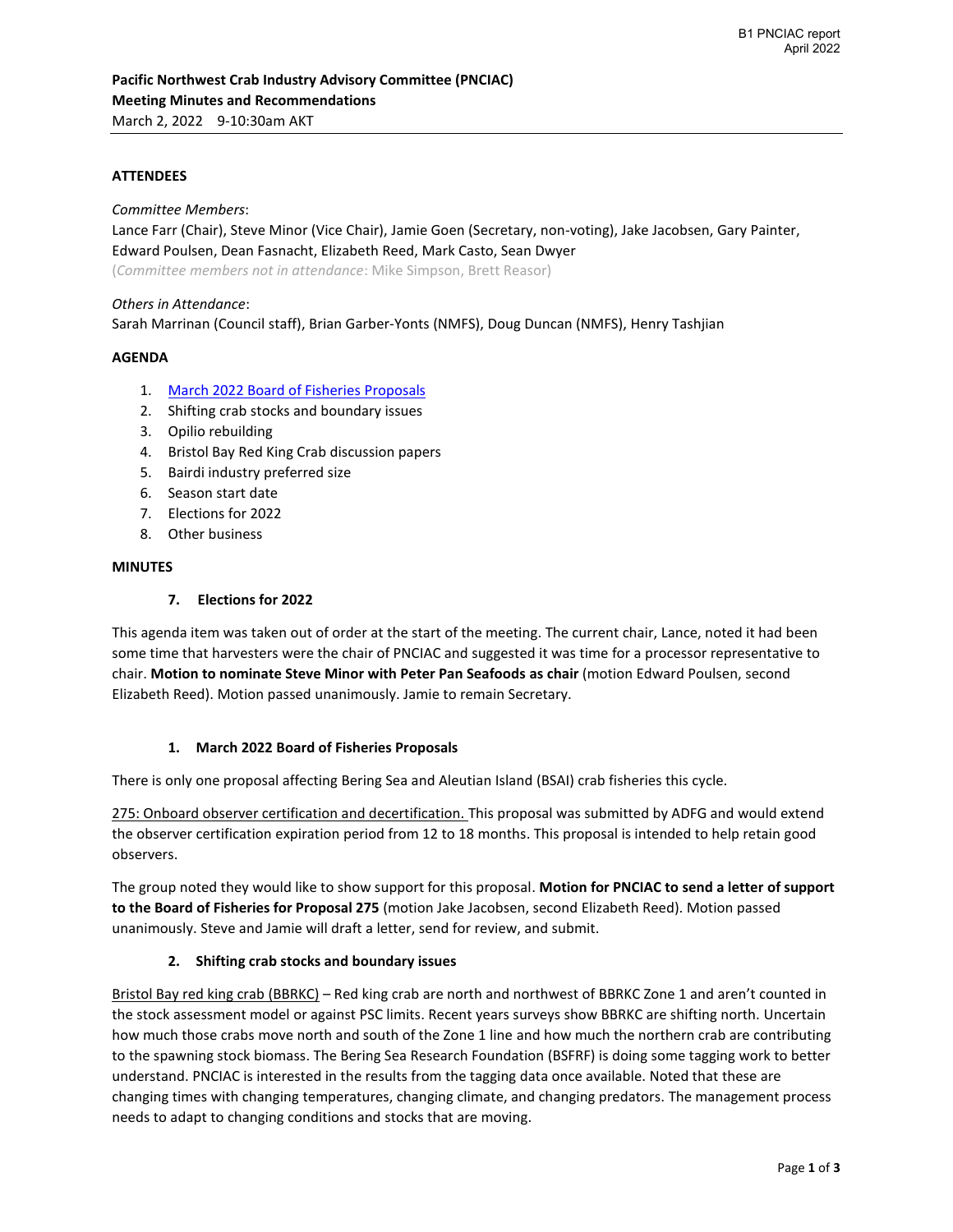Noted that ADFG has commented in the past that given the conservation concern of the stock, this is not the time to shift the boundary.

As a starting point for addressing BBRKC boundary issues, **PNCIAC plans to review the analysis for the April North Pacific Fishery Management Council (Council) meeting under the BBRKC discussion paper agenda item and provide a letter of comment.** Using information from the analysis, PNCIAC will determine if there is information to recommend a new boundary line to be considered. Because the BSAI crab fishery management plan (FMP) is under federal authority, PNCIAC plans to start through the Council process to address boundary issues and then ask for state coordination, as needed. PNCIAC will coordinate a comment letter via email.

Closed areas around the Pribilof Islands - There are slightly different closed area boundaries around the Pribilofs for groundfish versus crab fisheries. For crab, the "homeplate" closed area is defined by ADFG to protect blue king crab and can change annually based on survey information. For groundfish, the Pribilof Island Habitat Conservation Zone (PIHCZ) is defined in federal regulation. Both closed areas are to protect crab and crab habitat and should be consistent. PNCIAC noted it is weird when crabbers are outside of homeplate and a trawler is 8 miles inside. Comment that removing cod, a predator, from inside the closed areas is beneficial to crab but trawling in there is not great for crab or the habitat. Noted that most of cod trawl is happening elsewhere but other trawlers are inside homeplate on the eastern side, across the top, and the SW corner. **PNCIAC plans to ask for consistency in the closed area around the Pribilofs to protect crab and crab habitat with the larger of the two areas used to set the boundary.**

Bering Sea snow crab (BSS) – The NMFS survey include information for snow crab from both the Eastern Bering Sea (EBS) and Northern Bering Sea (NBS). However, to date, only the EBS data is used for the stock assessment. Both EBS/NBS are thought to be one contiguous stock, recognizing that crab to the north tend to be smaller. PNCIAC noted that BSAI crab quota extends into the NBS to the southern boundary of the Arctic FMP but need to assess where the state registration boundaries are for snow crab. Although crab fisheries are traditionally in the EBS, with stocks moving north and temperatures warming, that may change.

Prohibited species catch (PSC or bycatch) caught outside of the defined boundary of C. Opilio Crab Bycatch Limitation Zone (COBLZ) does not count toward PSC limits. PNCIAC members noted that bycatch throughout the stocks range should count towards PSC limits, both inside and outside of COBLZ. If a limit is reached and action needs to be taken, it makes sense that just COBLZ would be closed as the recent Council analysis on crab PSC limits showed most of the BSS stock and bycatch is within COBLZ. By doing it this way, trawl fisheries would still have a place to fish even if a PSC limit is reached while minimizing impacts on crab.

**PNCIAC noted that the survey should include deeper waters close to Russia line where BSS was found in recent seasons. NBS needs to be incorporated into stock assessments and NMFS should continue annual NBS surveys. Bycatch throughout a stock's range should count toward that sector's PSC limits.** 

# **3. Opilio rebuilding**

The Council received an update on opilio rebuilding at their February meeting and delayed selecting a range of alternatives until their June meeting. This was because the stock assessment needed more work before being used to select rebuilding timelines. The stock assessment is transitioning from a status quo model to GMACs which will be reviewed at the May Crab Plan Team meeting and used for developing rebuilding alternatives at the June Council meeting. The Council will have an initial review of the rebuilding plan at their October meeting. The Council and NMFS have two years from when the stock was declared overfished (Oct 2021) to implement a rebuilding plan.

**PNCIAC plans to meet again in late May and before June Council meeting to discuss further.**

# **4. Bristol Bay Red King Crab discussion papers**

The Council will review the BBRKC discussion paper at their April meeting. The discussion paper will include the boundary issues discussed previously at this PNCIAC meeting, among other topics. **PNCIAC will work over email to review the discussion paper once available and to develop a comment letter to the Council, if desired.**